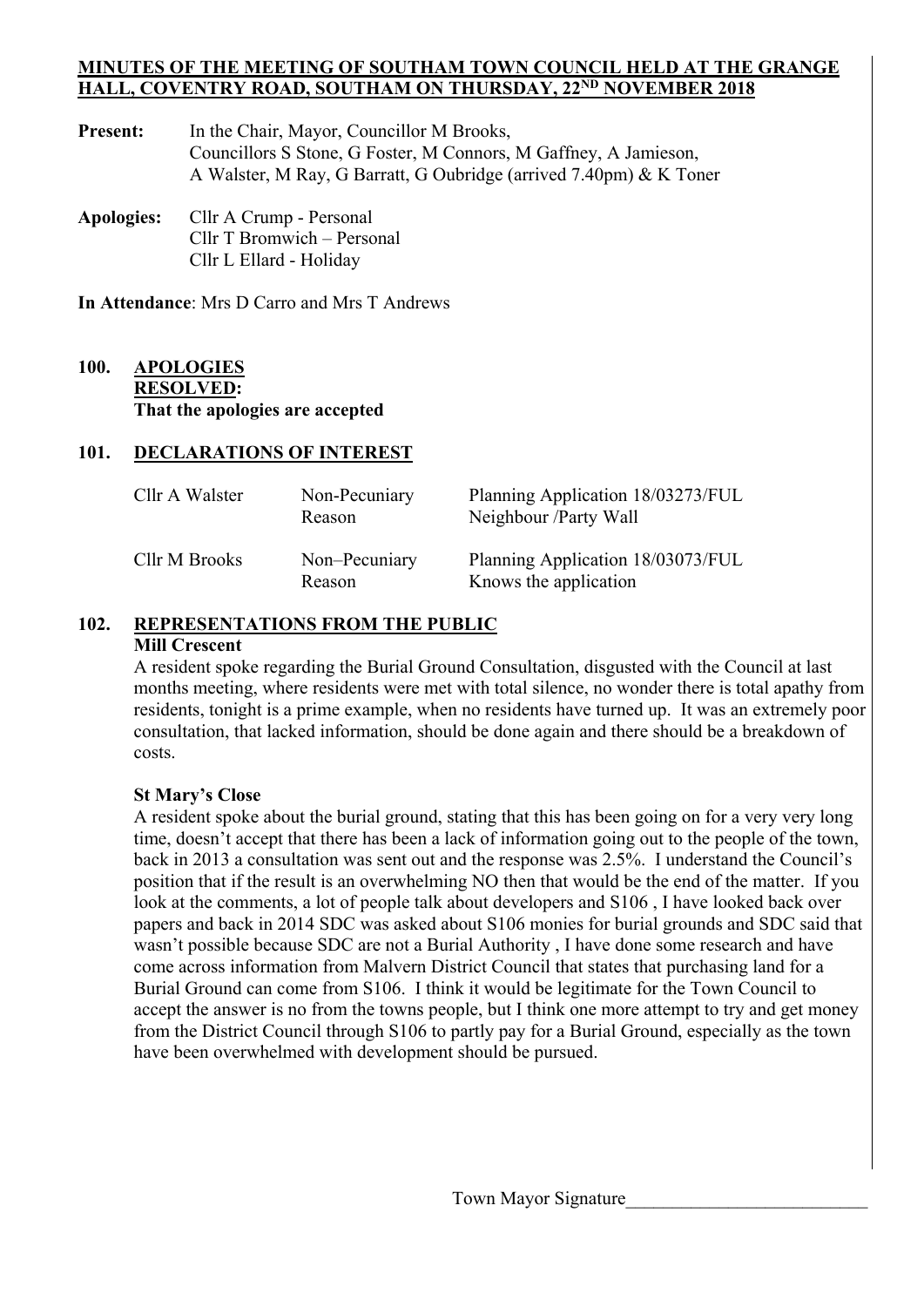### **103. MINUTES OF THE PREVIOUS MEETING RESOLVED:**  That the minutes of the meeting held on Thursday 25<sup>th</sup> October 2018, having previously **been circulated, be confirmed and signed by the Mayor.**

**104. POLICE**  Not in attendance

## **105. ACCOUNTS FOR PAYMENT**

 i)Invoices were available at the meeting for inspection **RESOLVED: That the payment of accounts dated November 2018, totalling £6,492.13 (details attached) be authorised.** 

### **106. APPLICATIONS FOR PLANNING PERMISSION**

- **106.1** i) Council considered the applications for planning permission detailed on the schedule dated November 2018 upon which the Town Council had been consulted by Stratford District Council. (details attached)
- **106.2** ii) Planning Application decisions dated November 2018 **Noted**
- **106.3** iii) Planning Committee Meeting Dates

# **107. TOWN CLERK'S REPORT**

#### **107.1 PUBLIC REPRESENTATION Natural Burial Ground**

Residents were advised that all comments will be considered by the Council under item 3

## **107.2 CO-OPTION – MILL HILL WARD**

Members were advised that no applications had been received and the position would continue to be advertised.

## **107.3 NATURAL BURIALGROUND**

The Town Clerk advised that a meeting took place with the SDC Chief Executive, SDC Head of Planning and the MP Rt Hon Jeremy Wright and the matter was raised about S106 and why SDC were not negotiating payments for a Burial Ground and the Council were advised that it is not in the Planning Policies of the District Council and that it why developers are not contributing. **RESOLVED:** 

 **i) That the outcome of the consultation is a resounding NO** 

 **ii)That the Town Council will follow the will of the people and not take this matter any further and that Southam will not have a new Burial Ground** 

 **iii)That the Town Clerk is to advise the Town Council Solicitor, the Land Agent and the Cemetery Development Company accordingly** 

 **iv)That the full consultation results to be put on Facebook and the Website** 

## **107.4 STAGECOACH PROPOSED SERVICE CHANGES – 5TH JANUARY 2019 RESOLVED:**

 **i)To respond to WCC stating that the Town Council is extremely disappointed that services are being reduced/cut, especially when rural communities are growing and public transport is vital.** 

 **ii)To ask WCC for information regarding their usage statistics that these proposals are based on.** 

Town Mayor Signature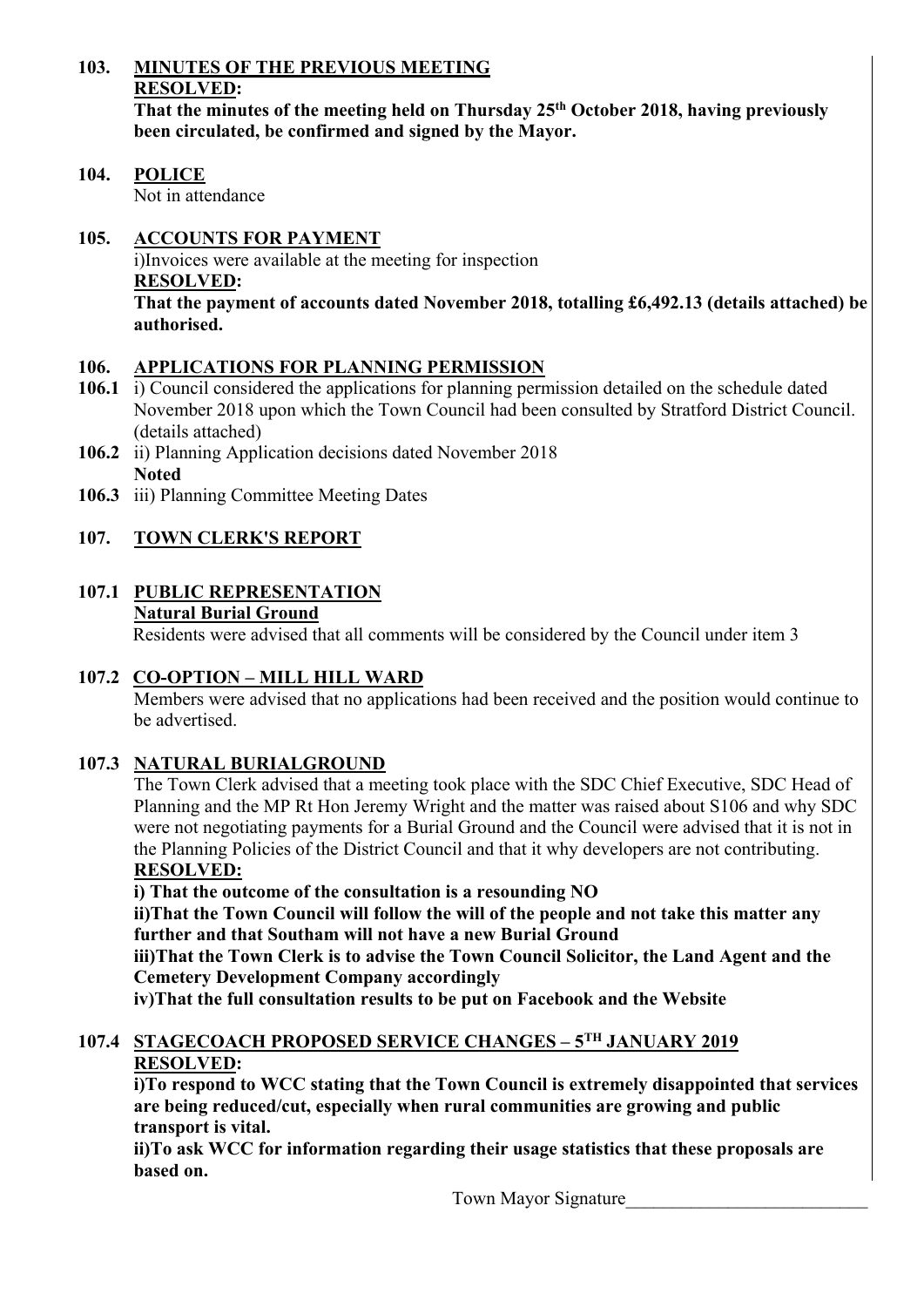#### **107.5 WARWICKSHIRE MINERALS PLAN PUBLICATION CONSULTATION 2018 RESOLVED: To make no further comments**

#### **107.6 SOUTHAM PUBLIC RIGHTS OF WAY WORKING PARTY RESOLVED: i)That WCC are requested to spray treat SM180 ii)That the Working Party report is noted iii)That Cllr Ray is thanked for all his hard work**

### **107.7. COUNCIL MEETING DATES ENV DATES Noted**

#### **108. CORRESPONDENCE**  None to consider

## **109. REPORTS FROM WORKING PARTIES Minutes of the Environmental Working Party on 9th November 2018**

## **109.1 Item 1 – Bloor Homes**

 David Joseph and Paul Doyle from Bloor Homes attended the meeting regarding the proposals for an additional 95 houses and that the application will be going in, in the early part on of the New Year, the following was confirmed:

- they are considering some bungalows
- they will consider a safe route to Tesco
- they will consider use of the entrance onto Kineton Road
- they will consider additional play provision

## **109.2 Item 2 – Engagement Officer for Warwickshire Fire and Rescue Services**

 Imran Dean – Engagement Officer for Warwickshire Fire and Rescue Services attended the meeting to explain his role and their recruitment campaign. They need to recruit more on-call fire fighters, working daytime coverage, they are paid vacancies and the catchment area for applicants is 5 mins from the station. Mr Dean was advised of the Council's communication streams and the Council confirmed that they would put information on their website, Facebook page and website, that Mr Dean should contact Southam College and have a recruitment campaign at the Christmas Lights Switch-on.

### **109.3 Item 3 – Burial Ground for Southam – Cllr M Gaffney**

Cllr Gaffney advised the following:

 The "Public Consultation" which was sent out to all Southam Town Council Tax Payers on the 18<sup>th</sup> October 2018, in my opinion, did more to confuse than assist. The format was forced upon us by SDC and my personal view is that this detailed document was not necessary to get the response the town council required to proceed only with funding.

 This was not the correct approach or format for a consultation and I maintain should have remained as a "parish poll" with a simple YES/NO question which is normal with a referendum type poll.

The Town Clerk should know the result tomorrow  $(9<sup>th</sup>$  November) and this will be confirmed to the Council at their next meeting on 22nd November 2018.

Town Mayor Signature\_\_\_\_\_\_\_\_\_\_\_\_\_\_\_\_\_\_\_\_\_\_\_\_\_\_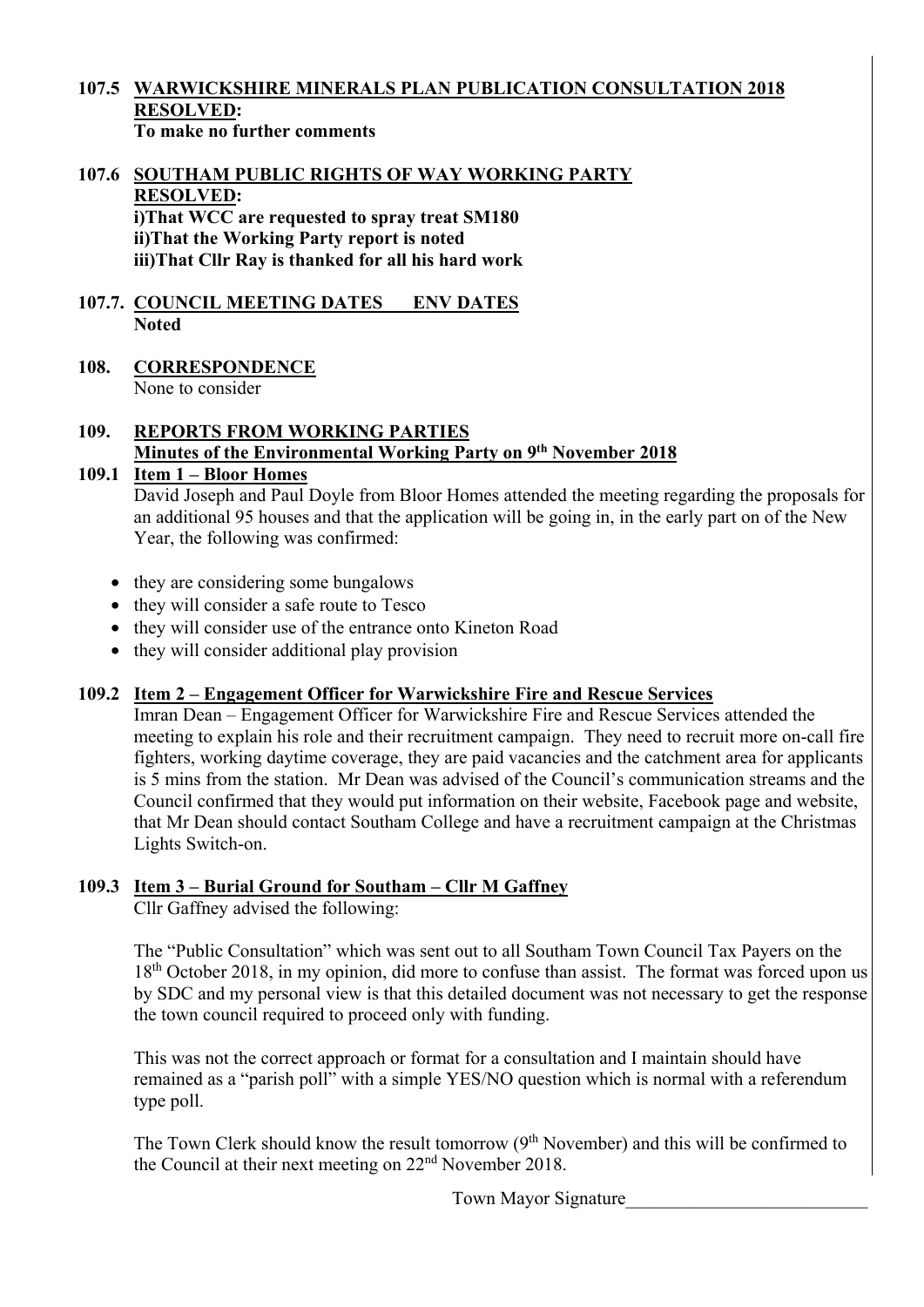They were 10 responses by email, a few telephones calls and six residents made their views known at the last Council meeting on  $25<sup>th</sup>$  October 2018 (this was from 3347 forms sent out)

 The emails and the comments recorded at the Council meeting will all be considered at the next meeting of the Working Party if the vote is in favour of funding a new burial ground and the council resolves to proceed.

### **RESOLVED:**

 **i)That the Town Clerk send the results of the consultation to all councillors via email once received** 

 **ii)That Cllr Foster will put together a suitable worded article for the Newsletter and email it out to councillors for approval, in order that it can got out in the next Newsletter iii)That the results of the consultation will be consider by Council at the meeting on 22nd November 2018** 

#### **109.4 Item 4 – St Lawrence CE (VA) Primary School – Admissions Policy RESOLVED: No representations**

### **109.5 Item 5 – Cllr Brooks – Local Housing Needs Report**

 Councillors will recall the Neighbourhood Plan working party recently presented at council reports on progress that have included a perceived need to provide housing of a specific type to meet a proven local need.

 The 2017 Housing Needs survey highlighted a gap in provision, namely for bungalows which for various reasons developers are not keen on building. Stratford District Council are also concerned the supply is sparse in the District and more needs to be done to address the shortfall.

 The Southam survey return which represented 22.12% of the population showed that 59% of the respondents were in favour of a small local scheme to address local need. Approximately **10**  requests for bungalows were highlighted. Warwickshire Association of Local Councils have vetted the respondents who completed section 2 of the survey form and have assessed their need as genuine. WALC also provided evidence from an expression of interest register that showed 37 people from Southam and the surrounding parishes were interested in a home-build scheme.

 The scheme, if it comes to fruition is to provide a small development of **10** bungalows for local people to inhabit and possibly a separate small self- build development if he need can be ratified. The general perception is that bungalows are for the elderly or for those with mobility issues, but this is not necessarily the case, some people prefer single storey living. Bungalows in Southam when they come up for sale sell very quickly.

 Acting on advice from the district council, to form a working team partnering with a housing association we have prepared the attached engagement interest letter which we intend to issue to the following associations.

| Orbit Group | Bromford | Warwickshire Rural Housing Association |  |
|-------------|----------|----------------------------------------|--|
| Stonewater  |          | Waterloo Housing Group Fortis Living   |  |

 WRHA are, as far as we aware the only association that specialises in small developments for local need housing and have built several such schemes in the district before.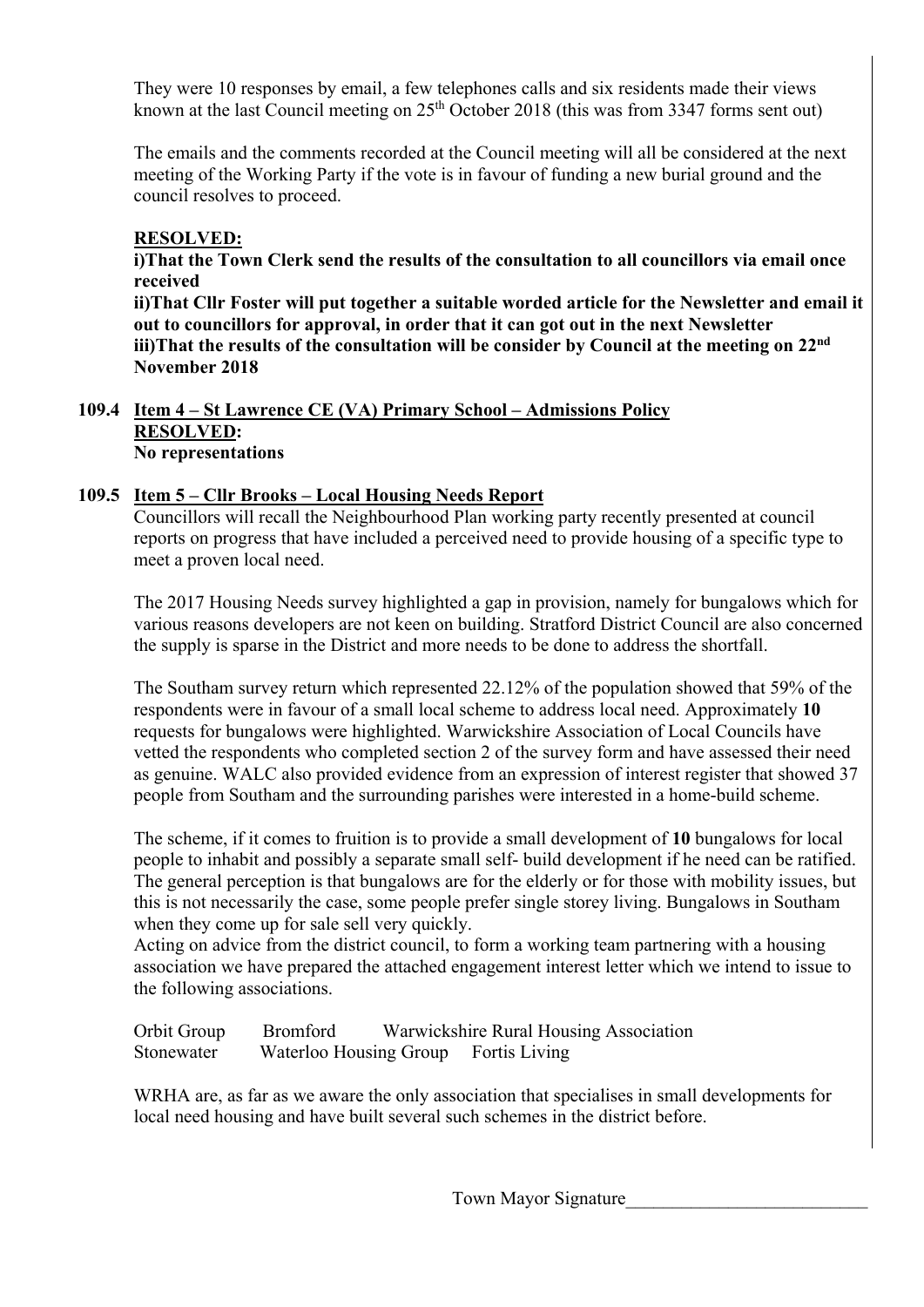At this stage the council will not be committed into any undertaking or financial commitment. If a partnership can be established all options will be investigated and if a reserved site cannot be found it may come to nothing.

### **RESOLVED:**

 **That members have reviewed the engagement expression of interest letter (attached) and authorises the Neighbourhood Plan working party to issue the letter to the stated housing associations.** 

- **109.6 Item 6 Planning Applications**  See attached
- **109.7 Item 7 Orbit Housing Tithe Lodge Phase 2 RESOLVED: To meet with Orbit at February 2019 ENV**
- **109.8 Item 8 Town Meeting/Mayormaking RESOLVED**:  **As a result of the elections that take place on 2 May 2019, the date of the Town Meeting/Mayormaking is moved from the 9th May 2019 to 16th May 2019 in order to meet legal requirements**
- **109.9 Item 9 Police Station RESOLVED: To apply to Stratford District Council for the Police Station to be put on the Community Value Asset Register**

#### **110. QUESTIONS FOR COUNTY AND DISTRICT COUNCILLORS**  Cllr T Bromwich Members consider the report **Noted**

#### **111. EXCLUSION OF THE PUBLIC FROM THE MEETING**  It was moved and **RESOLVED: that pursuant to Section 1(2) of the Public Bodies (Admission to Meetings) Act 1960 the public be excluded from the meeting because publicity would be prejudicial to the public interest by reason of the confidential nature of the business to be transacted**

#### **112. STAFF SALARIES AND PAYMENT FOR SERVICES RESOLVED: To authorise the payment of staff salaries dated November 2018**

 **Meeting closed 8.19 pm**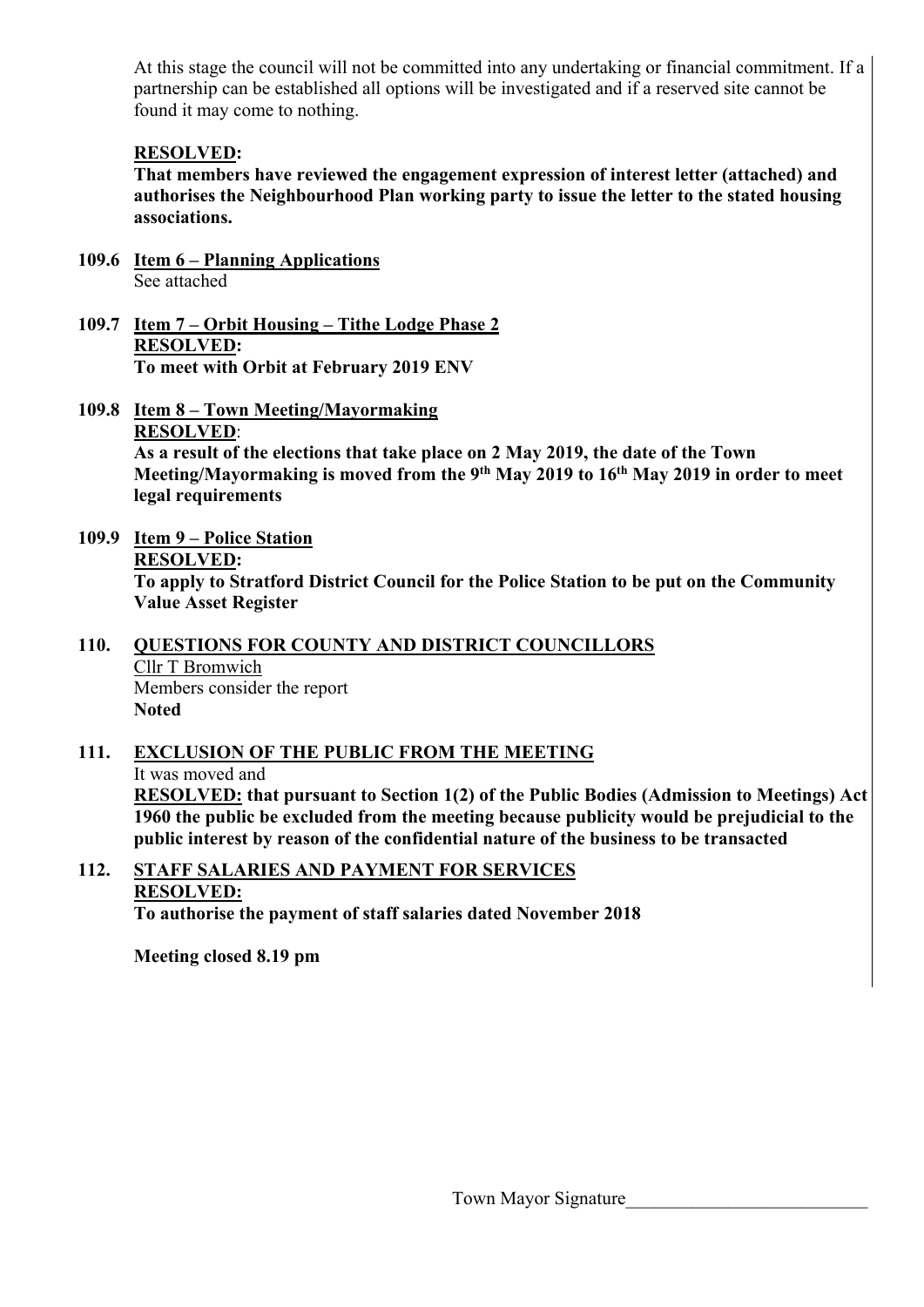|                          | <b>Southam Town Council</b> |                                                            |                                                           |                   |          |                                 |        |              |          |
|--------------------------|-----------------------------|------------------------------------------------------------|-----------------------------------------------------------|-------------------|----------|---------------------------------|--------|--------------|----------|
|                          | November 2018               |                                                            |                                                           |                   |          |                                 |        |              |          |
| <b>Item</b><br><b>No</b> | <b>Budget</b><br>Line       | Payee                                                      | <b>Details</b>                                            | <b>Net Amount</b> |          | VAT (to be<br>reclaimed) Amount |        | Gross/Cheque |          |
| 1                        | $6\phantom{.}6$             | <b>British Telecomunications</b>                           | Telephone volunteer<br>drivers office                     | £                 | 51.12    | £                               | 8.52   | £            | 51.12    |
| $\overline{2}$           | $\bf{8}$                    | Konica                                                     | Rental of copier and<br>photocopies                       | £                 | 125.39   | £                               | 20.90  | £            | 125.39   |
| 3                        | 37                          | <b>PIRMS</b>                                               | Removal & Repairs Play<br>areas & quartley<br>Inspections | £                 | 455.00   |                                 |        | £            | 455.00   |
| $\overline{4}$           | 39                          | R Carro                                                    | October & November<br>Contract                            | £                 | 1,376.92 |                                 |        | £            | 1,376.92 |
| 5                        | 46                          | Limebridge Rural Services                                  | Grass Cutting 12&13 of<br>16                              | £                 | 2,193.40 | £                               | 365.56 | £            | 2,193.40 |
| 6                        | 8, 17                       | D Carro                                                    | Eye test, Land Registry<br>& mileage                      | £                 | 114.10   | £                               | 31.60  | £            | 114.10   |
| 7                        | 7                           | Cash                                                       | Postage                                                   | £                 | 200.00   |                                 |        | £            | 200.00   |
| $\boldsymbol{8}$         | 45                          | <b>Warwickshire County</b><br>Council<br>4 Counties Ground | <b>Street Lighting</b>                                    | £                 | 193.43   |                                 |        | £            | 193.43   |
| 9                        | 46                          | Maintenance                                                | Churchyard Mowing                                         | £                 | 420.00   | £                               | 9.75   | £            | 420.00   |
| 10                       | $\overline{8}$              | Viking                                                     | Stationary                                                | £                 | 58.49    |                                 |        | £            | 58.49    |
| 11                       | 47                          | N Thomas                                                   | Oct Mileage Refund                                        | £                 | 19.80    |                                 |        | £            | 19.80    |
| 12                       | 47                          | J Wood                                                     | Oct Mileage Refund                                        | £                 | 118.57   |                                 |        | £            | 118.57   |
| 13                       | 47                          | A. Harris                                                  | Oct Mileage Refund                                        | £                 | 99.00    |                                 |        | £            | 99.00    |
| 14                       | 47                          | M. Houston                                                 | Oct Mileage Refund                                        | £                 | 116.85   |                                 |        | £            | 116.85   |
| 15                       | 47                          | D. Reading                                                 | Oct Mileage Refund                                        | £                 | 81.35    |                                 |        | £            | 81.35    |
| 16                       | 47                          | M Newsham                                                  | Oct Mileage Refund                                        | £                 | 33.00    |                                 |        | £            | 33.00    |
| 17                       | 47                          | J. Branston                                                | Oct Mileage Refund                                        | £                 | 106.25   |                                 |        | £            | 106.25   |
| 18                       | 47                          | B. Meacham                                                 | Oct Mileage Refund                                        | £                 | 76.95    |                                 |        | £            | 76.95    |
| 19                       | 47                          | G.Ferguson                                                 | Sept & Oct Mileage<br>Refund                              | £                 | 164.25   |                                 |        | £            | 164.25   |
| 20                       | 47                          | P Owen                                                     | Oct Mileage Refund                                        | £                 | 24.30    |                                 |        | £            | 24.30    |
| 21                       | 47                          | W. Taylor (Mileage October)                                | Oct Mileage Refund                                        | £                 | 29.70    |                                 |        | £            | 29.70    |
| 22                       | 33                          | CJ Events                                                  | Traffic Barriers for<br>Rememberance Day                  | £                 | 96.00    | £                               | 16.00  | £            | 96.00    |
| 23                       | $6\phantom{.}$              | <b>British Telecomunications</b>                           | Telephone Office                                          | £                 | 338.26   | £                               | 49.71  | £            | 338.26   |
|                          |                             |                                                            |                                                           | £                 | 6,492.13 | £                               | 502.04 | £            | 6,492.13 |
|                          |                             |                                                            |                                                           |                   |          |                                 |        |              |          |
|                          |                             | <b>Town Clerk</b>                                          |                                                           |                   |          |                                 |        |              |          |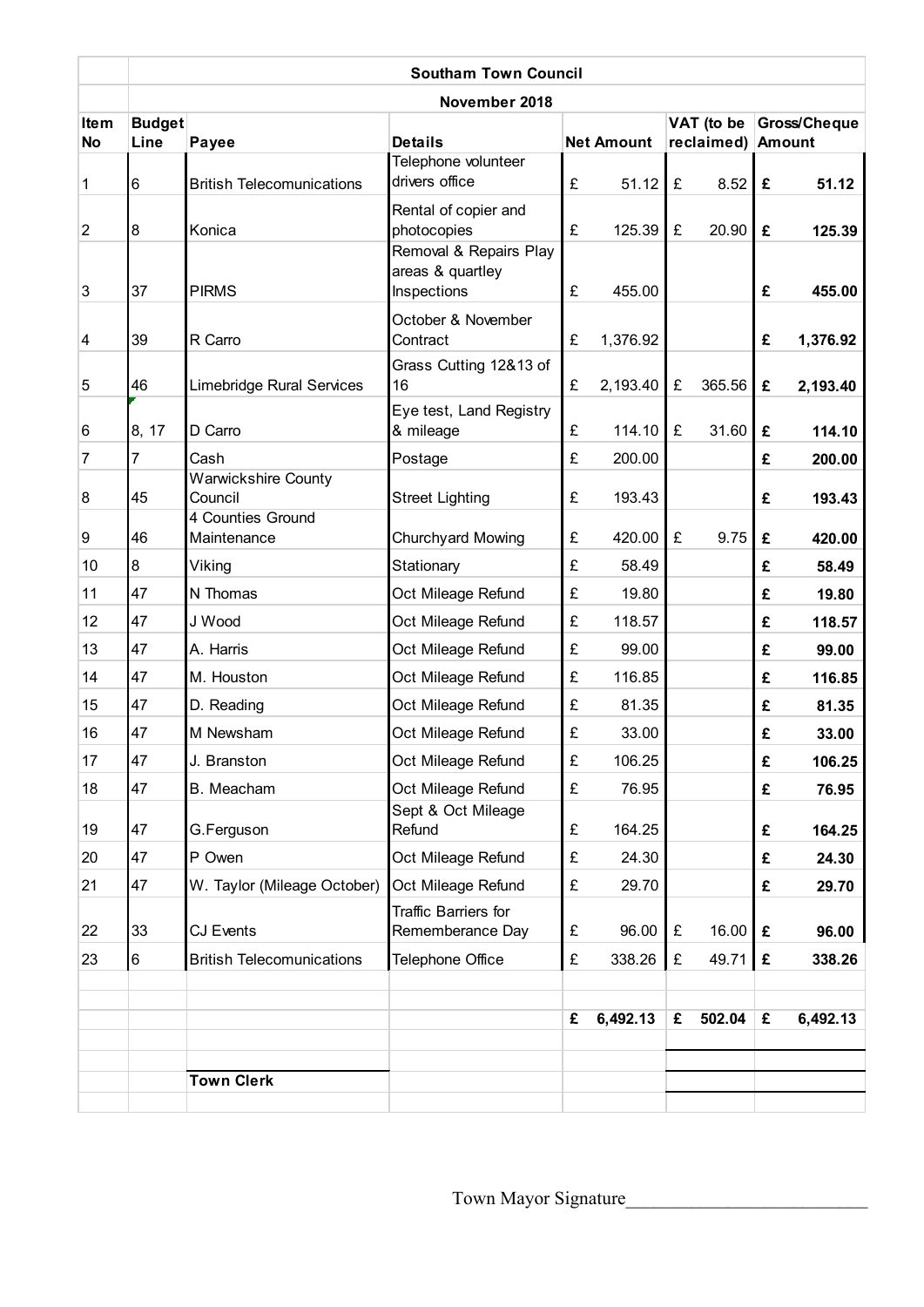| <b>APPLICATION</b><br>NO. | <b>APPLICANT</b><br><b>NAME</b> | <b>SITE</b>                                                            | <b>PROPOSAL</b>                                                                                                                                                                                                                                                                                                                 | <b>OBSERVATION</b><br><b>DATE</b> | <b>Comments</b>                                                                                                                                                                                                                                                                                                                                                                                                                                                                                                                                                              |  |
|---------------------------|---------------------------------|------------------------------------------------------------------------|---------------------------------------------------------------------------------------------------------------------------------------------------------------------------------------------------------------------------------------------------------------------------------------------------------------------------------|-----------------------------------|------------------------------------------------------------------------------------------------------------------------------------------------------------------------------------------------------------------------------------------------------------------------------------------------------------------------------------------------------------------------------------------------------------------------------------------------------------------------------------------------------------------------------------------------------------------------------|--|
| 18/03073/FUL              | Mr C Steyn                      | 1 Millholme<br>Close,<br>Southam                                       | Proposed single<br>storey rear extension                                                                                                                                                                                                                                                                                        | 27th November                     | No Representations                                                                                                                                                                                                                                                                                                                                                                                                                                                                                                                                                           |  |
| 18/02979/FUL              | Mr S Wells                      | Brooklands,<br>Farm,<br>Warwick<br>Road.<br>Southam<br><b>CV47 0HW</b> | Demolition of all<br>redundant non-<br>traditional agricultural<br>structures with the<br>creation of 3 new<br>building dwelling<br>houses.                                                                                                                                                                                     | 3rd December                      | Southam Town Council<br>objections for the<br>following reasons: Access<br>onto the highway is a<br>significant issue, a similar<br>application was submitted<br>in the 80s' and what<br>objected by Highways<br>regarding access, and<br>these access issues<br>remain the same, the<br>building line would be<br>extended beyond<br>Newstead Lodge further<br>into Stowe Valley.<br>Confirmation that the<br>farm would no longer be<br>a working farm, as it<br>would not be suitable to<br>move machinery and/or<br>stock through the road in<br>front of the dwellings. |  |
| 18/03221/FUL              | Mr Mark<br>Harvey               | 17 Stowe<br>Drive,<br>Southam<br><b>CV47 1NY</b>                       | Kitchen Extension                                                                                                                                                                                                                                                                                                               | 4th December                      | No Representations                                                                                                                                                                                                                                                                                                                                                                                                                                                                                                                                                           |  |
| 18/03154/VARY             | Paul Gillam                     | Royal<br><b>British</b><br>Legion,<br>Banbury<br>Road,<br>CV47 2BL     | Variation of Condition<br>2 (plans) pursuant to<br>permission<br>17/02455/FUL to<br>allow revisions to the<br>car parking<br>arrangements to the<br>front of the site<br>adjacent the<br>entrance: to allow<br>amendments to the<br>building fenestration<br>to the hub/day care:<br>and to all removal of<br>proposed lanterns | 07-Dec                            | No Representations                                                                                                                                                                                                                                                                                                                                                                                                                                                                                                                                                           |  |

## **November 2018 Town Council Meeting**

ヿ

 $\overline{\phantom{a}}$